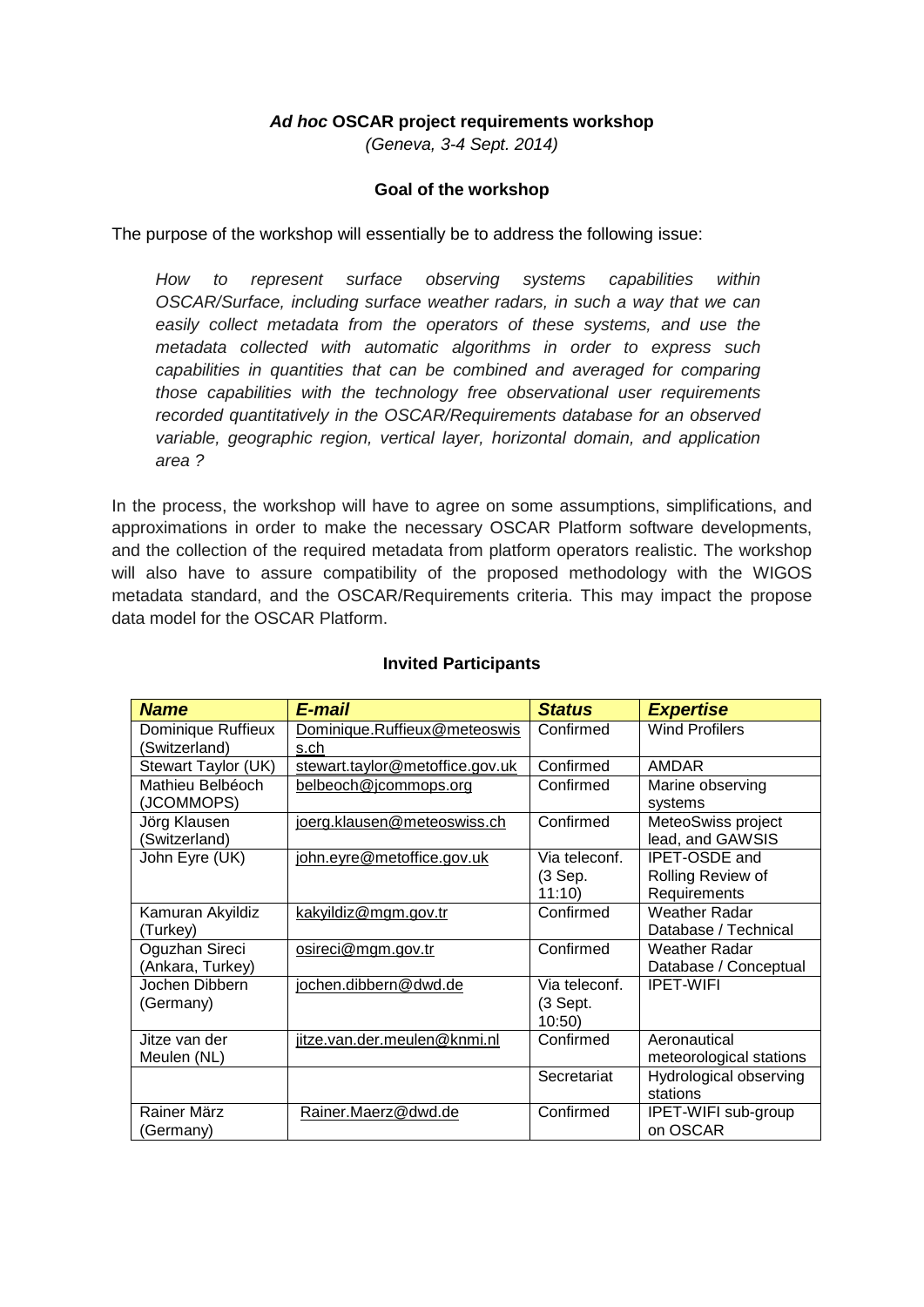# **Agenda & Time Table**

### *Wednesday 3 Sept. (Room 7J)*

(presentation of issues, reporting, questions/answers)

- 1.  $10:00 -$  Opening
- 2. 10:20 Background information on the OSCAR Platform Project 10:50 – Guidance of ICT-IOS Chair (by teleconference)
	- 11:10 Guidance of IPET-OSDE Chair (by teleconference)
- 3. 11:30 Observational user requirements
- 4. 11:50 WIGOS Metadata Standard, and OSCAR

### *12:00 – 14:00 Lunch break*

- 5. 14:00 Priorities for implementing platform types in OSCAR/Surface
- 6.  $14:30$  Representation of the surface-based capabilities by platform type
- 7. 15:00 Algorithms for the RRR critical review

*15:30 – 16:00 Coffee break*

- 8. 16:00 User monitoring information (e.g. NWP)
- 9. 16:30 Quality monitoring of OSCAR content
- 10. 17:00 Interfaces with existing databases

### *Thursday 4 Sept. (Room 7J)*

(brainstorming, discussion & decisions)

- 5. 09:00 Priorities for implementing platform types in OSCAR/Surface
- 6.  $09:30$  Representation of the surface-based capabilities by platform type

*10:30 – 11:00 Coffee break*

- 6.  $11:00$  Representation of the surface-based capabilities by platform type (continued)
- 7. 11:30 Algorithms for the RRR critical review

*12:00 – 14:00 Lunch break*

- 8. 14:00 User monitoring information (e.g. NWP)
- 9. 14:30 Quality monitoring of OSCAR content
- 10. 15:00 Interfaces with existing databases

*15:30 – 16:00 Coffee break*

- 10. 16:00 Interfaces with existing databases (continued)
- 11.  $16:30 -$  Any other business
- 12.  $17:00 -$ Close